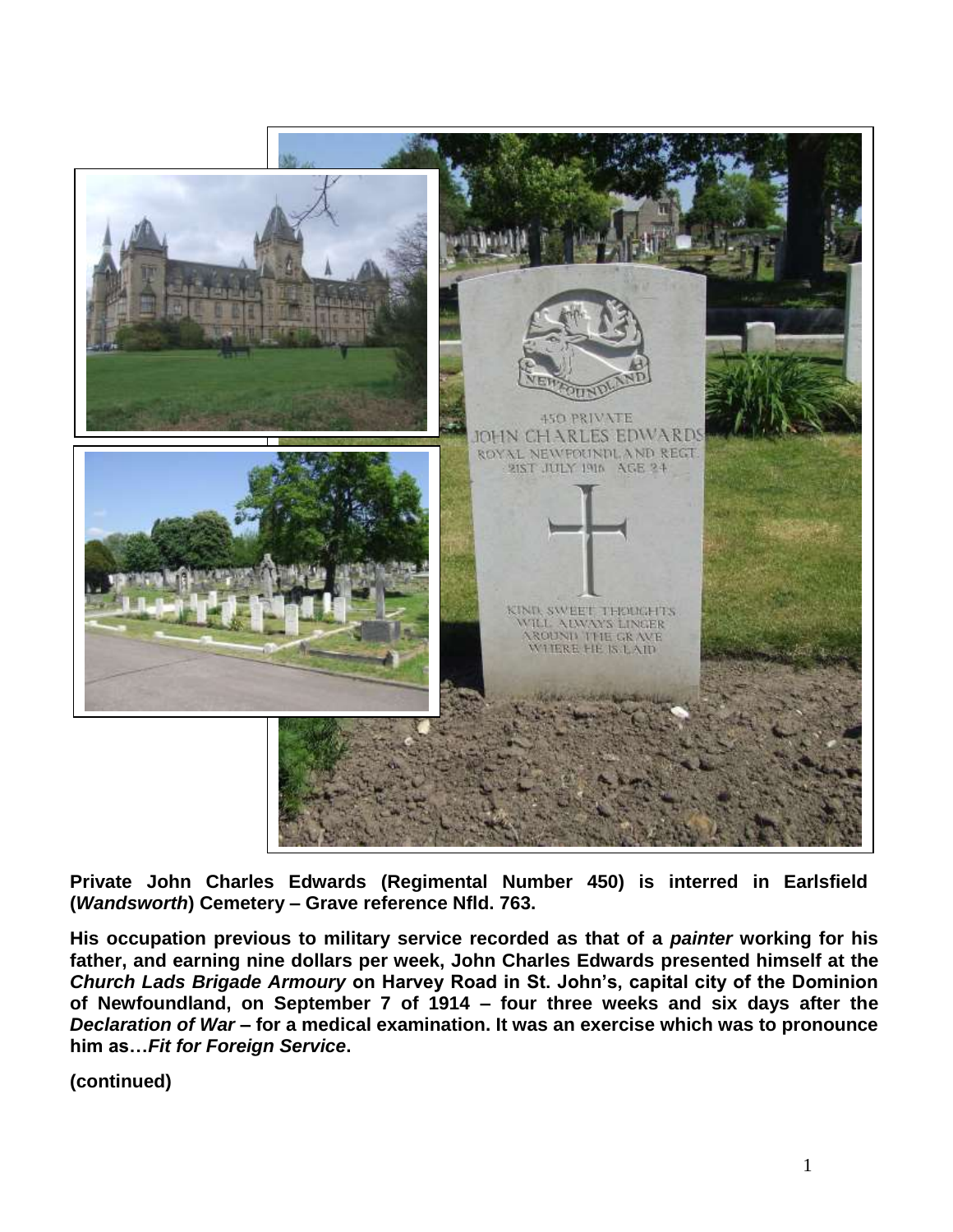**A single day later, on September 8, John Charles Edwards returned to the** *C.L.B. Armoury***, on this second occasion for enlistment, whereupon he was engaged at the private soldier's daily rate of a single dollar plus a ten-cent per diem** *Field Allowance***. A recruit of the First Draft, he was likely now ordered to the tented area by that time established on the shores of** *Quidi Vidi Lake* **in the East End of St. John's where a four-five week course of training was already under way.**

**The regimental authorities were** *also* **busy by now, preparing for the transport of this, the first body of volunteers, to** *overseas* **- and later to** *active* **–** *service***.**

**At the beginning of the month of October a large number of the new recruits underwent attestation; Private Edwards was one of that number, taking his oath of allegiance on the first day of October.**

**Two days later, after the Newfoundland contingent – it was not as yet a battalion – of 'A' and 'B' Companies had paraded through the city, it embarked onto the Bowring Brothers' vessel** *Florizel* **which was awaiting in St. John's Harbour.** 

**Private Edwards and his comrades-in-arms of the** *First Five Hundred* **– also to be known to history as the** *Blue Puttees* **– were now to sit on board ship for the best part of a day as it was not to be until the morrow that** *Florizel* **would sail to the south coast of the Island and to its rendezvous with the convoy carrying the Canadian Division to the United Kingdom.**



**(Right above:** *The image of Florizel at anchor in the harbour at St. John's is by courtesy of Admiralty House Museum***.)**

**(Right below:** *Fort George, constructed in the latter half of the eighteenth century, still serves the British Army to this day***. – photograph from 2011)**

**In the United Kingdom this first Newfoundland contingent was to train in three venues during the late autumn of 1914 and then the winter of 1914-1915: firstly in southern England on the Salisbury Plain; then in Scotland at Fort George – on the Moray Firth close to Inverness; and lastly at Edinburgh Castle where the unit was to provide the first garrison from outside the British Isles.** 



**(Right below:** *The venerable Edinburgh Castle dominates the city from its position on the summit of Castle Hill***. – photograph from 2011)**

**Some three months later, on May 11, and some seven weeks into spring – although in Scotland there was apparently still snow - the entire Newfoundland unit – by now 'A' and 'B' Companies re-enforced by 'C', 'D', and 'E' - was ordered moved from the Scottish capital to** *Stobs Camp***, all under canvas and south-eastwards of Edinburgh, in the vicinity of the town of Hawick.** 

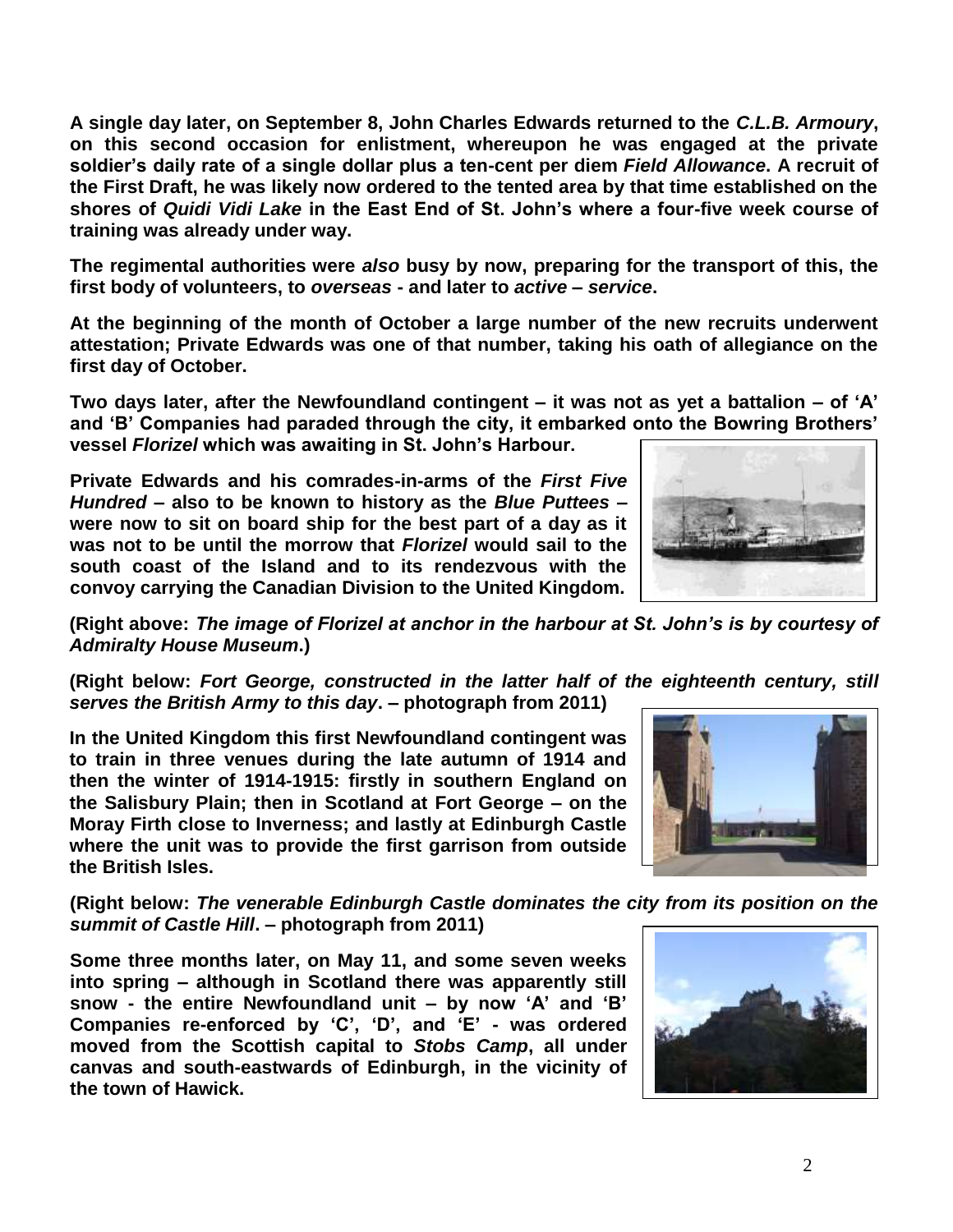**It was to be at** *Stobs Camp* **that the Newfoundland contingent received the reenforcements from home – 'F' Company which arrived on July 10, 1915 - that would bring its numbers up to that of British Army establishment battalion strength\*. The now-formed 1 st Battalion of the Newfoundland Regiment was thus rendered ready to be ordered on '***active service***'.**

**\****The number was about fifteen hundred, sufficient to provide four 'fighting' companies, two re-enforcement companies and a headquarters staff.*

**(Right:** *The Newfoundland Regiment marches past on the training ground at Stobs Camp and is presented with its Colours on June 10, 1915.* **– by courtesy of Reverend Wilson Tibbo and Mrs. Lillian Tibbo)**

**At the beginning of that August of 1915, the four senior Companies, 'A', 'B', 'C' and 'D' – Private Edwards among their ranks - were then sent south from** *Stobs Camp* **to undergo a final two weeks of training, as well as an inspection by the King, at Aldershot.** 

**This force, now designated as the 1st Battalion of the Newfoundland Regiment, was thereupon attached to the 88th Brigade of the 29th Division of the (British) Mediterranean Expeditionary Force.**

**Meanwhile the two junior companies, the later-arrived 'E' and the aforementioned lastarrived 'F', were ordered transferred to Scotland's west coast, to Ayr, there to provide the nucleus of the newly-forming 2nd (***Reserve***) Battalion.**

**(Right:** *George V, by the Grace of God, of the United Kingdom of Great Britain and Ireland and of the British Dominions beyond the Seas, King, Defender of the Faith, Emperor of India* **– the photograph is from** *Bain News Services* **via the** *Wikipedia* **web-site.)**

**It was also during this period while at Aldershot that on August 14 Private Edwards was prevailed upon to re-enlist, on this occasion for the** *duration of the war\****.**

**\****At the outset of the War, perhaps because it was felt by the authorities that it would be a conflict of short duration, the recruits enlisted for a single year. As the War progressed, however, this was likely to cause* 

*problems and the men were encouraged to re-enlist***.**

**(Right:** *Some of the personnel of 'A', 'B', 'C' and 'D' Companies of the 1st Battalion of the Newfoundland Regiment at Aldershot in August of 1915, prior to its departure to active service on the Gallipoli Peninsula*  **– from** *The Fighting Newfoundlander* **by Col. G.W.L. Nicholson, C.D.)**





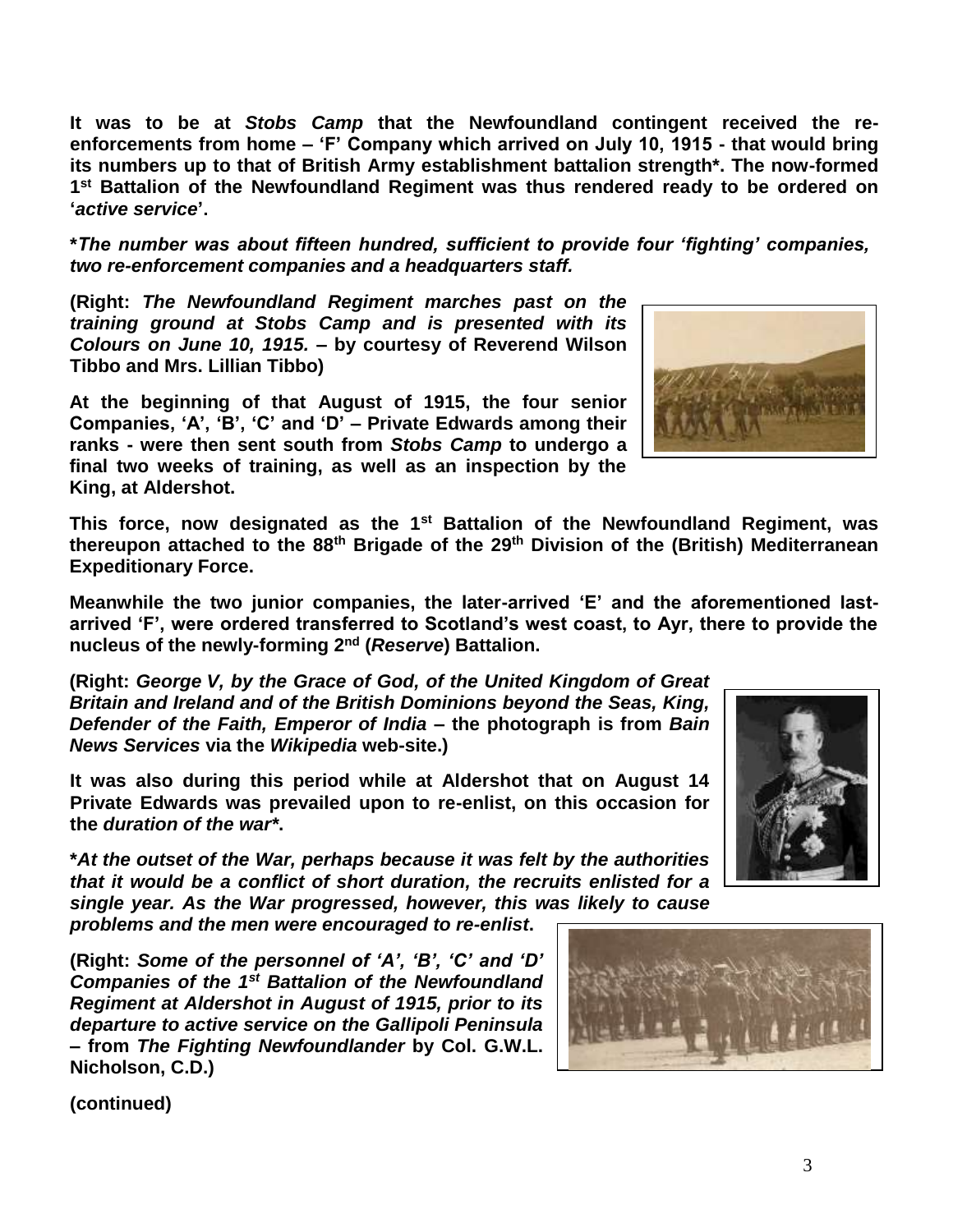**While 'E' and 'F' Companies were beginning their posting to the Regimental Depot at Ayr, on August 20 of 1915 the 1st Battalion embarked in the Royal Navy Harbour of Plymouth-Devonport onto the requisitioned passenger-liner** *Megantic* **for passage to the Middle East and to the fighting against the Turks.** 

**(Right adjacent:** *The image of Megantic, here in her peace-time colours of a 'White Star Line' vessel, is from the Old Ship Picture Galleries web-site***.)**

**There, a month later – having spent some two weeks billeted in British barracks in the vicinity of the Egyptian capital, Cairo - on September 20, the 1st Battalion was to land at** *Suvla Bay* **on the** *Gallipoli Peninsula***.**

**(Right:** *Kangaroo Beach, where the officers and men of the 1st Battalion, Newfoundland Regiment, landed on the night of September 19-20, 1915, is to be seen in the distance at the far end of Suvla Bay. The remains of a landing-craft are still clearly visible in the foreground on 'A' Beach***. – photograph taken in 2011)**

**(Right:** *Newfoundland troops on board a troop-ship anchored at Mudros: Megantic on August 29, Ausonia on September 18, or Prince Abbas on September 19 – Whichever the case, they were yet to land on Gallipoli – Dardanelles to the French, Ҫanakkale to the Turks***. – from Provincial Archives)**

**(Right:** *A century later, the area, little changed from those faroff days, of the Newfoundland positions at Suvla, and where the 1st Battalion was to serve during the fall of 1915* **– photograph from 2011)**

**When the Newfoundlanders landed from their transport ship at**  *Suvla Bay* **on that September night of 1915 they would disembark into a campaign that was already on the threshold of collapse.**

**Not only in the area where the Newfoundland Battalion was to serve but, even ever since the very first days of the operation in April of 1915, the entire** *Gallipoli Campaign,* **including the operation at** *Suvla Bay,* **had proved to be little more than a debacle:** 

**Flies, dust, disease, the frost-bite and the floods – and of course the casualties inflicted by an enemy who was to fight a great deal better than the British High Command\* had ever anticipated – were eventually to overwhelm the British-led forces and those of the French, and it would finally be decided to abandon not only** *Suvla Bay* **but the entire** *Gallipoli* **venture.**









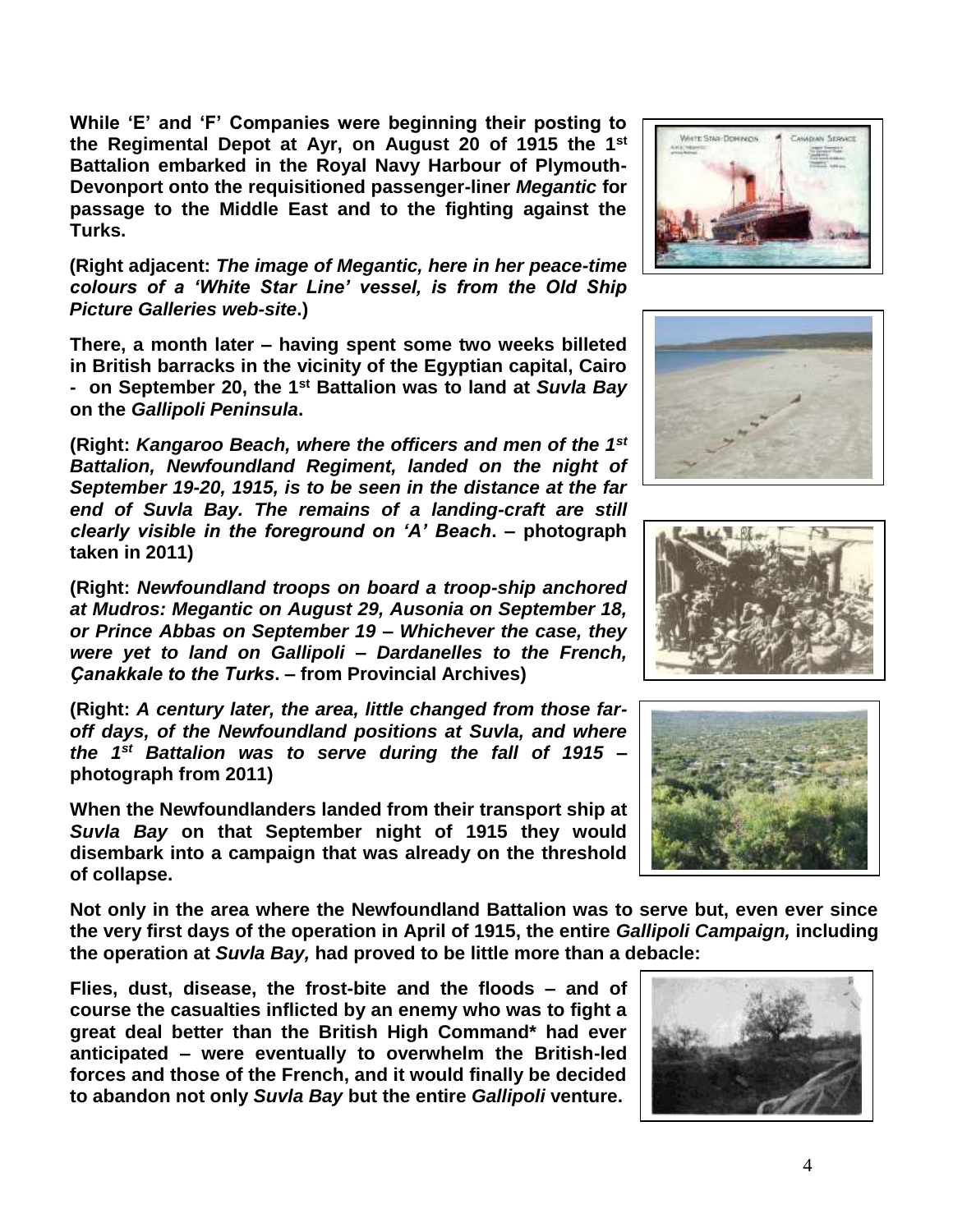**(Preceding page:** *No-Man's-Land at Suvla Bay as seen from the Newfoundland positions* **– from** *Provincial Archives***)**

**(Right:** *An un-identified Newfoundland soldier in the trenches at Suvla Bay –* **from** *Provincial Archives***)**

*\*Many of the commanders chosen were second-rate, had been brought out of retirement, and had little idea of how to fight – let alone of how to win. One of the generals at Suvla, apparently, had handed in his resignation during the Campaign and had just gone home.* 

**November 26 would see the nadir of the Newfoundland Battalion's fortunes at** *Gallipoli***; a freak rain-, snow- and ice-storm was to strike the** *Suvla Bay* **area and the subsequent floods had wreaked havoc amongst the forces of both sides. For several days, survival rather than the enemy had been the priority.**

**There were to be many casualties on both sides, some of them, surprised by the sudden inundation of their positions, fatalities who had drowned in their trenches – although no Newfoundlanders were to be among that number. Numerous, however, had been those afflicted by trench-foot and by frost-bite.**

**Private Edwards was to be evacuated to the 54th Casualty Clearing Station at** *Suvla Bay* **on November 26, 1915, only a day after that cataclysmic episode, although it was neither the aforementioned trench-foot or frost-bite from which he was suffering: it was jaundice. Three days later, on the 29th, Private Edwards was ferried to the Greek island of Lemnos and there admitted into the 2nd Australian Hospital at Mudros.**

**(Right:** *By the end of the summer and during the autumn of 1915, Allied medical units – the majority of them under canvas - almost completely surrounded the always-busy Mudros Bay and its minuscule harbour on the Greek island of Lemnos***. – from Illustration)**

**A month later again, on December 26, Boxing Day of 1915, he was embarked onto His Majesty's Hospital Ship** *Somali* **for passage to the British-held Mediterranean island of Malta where he was to receive further medical attention at St. Patrick's Military Hospital. He was admitted on December 29.** 

**(Right above:** *The image of a peace-time 'Somali' before the Great War is from the Old Ship Picture Galleries web-site. The ship had been completed in 1901 to serve as a passenger vessel with the P&O Steam Navigation Company which she had done until February of 1915 when she was requisitioned for conversion into a hospital ship. In April of 1916 she reverted to the role of a troop-transport, a role she continued to play until after the end of the conflict. 'Somali' was scrapped in 1923***.)**



ം



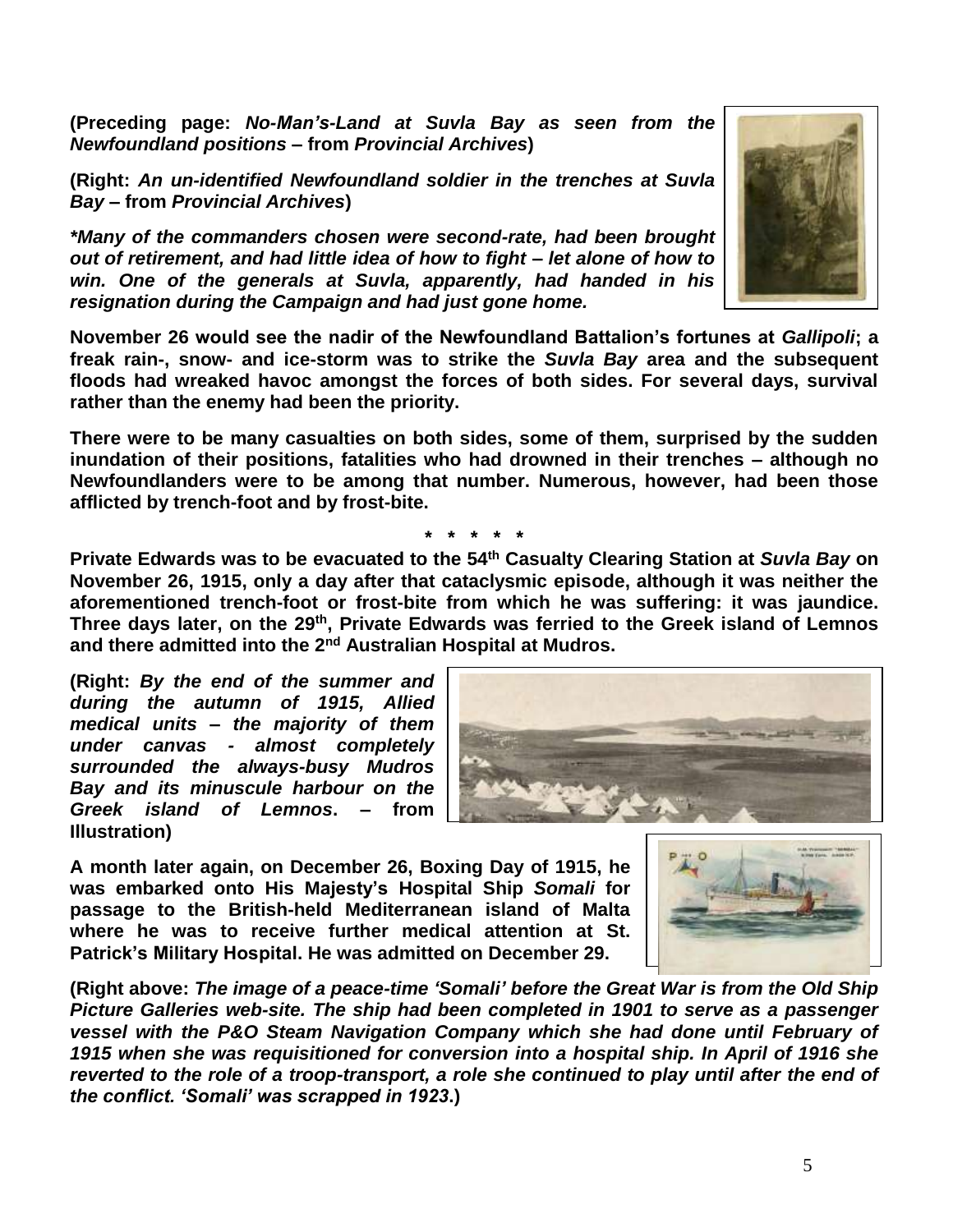**(continued)**

*from the Gallipoli Peninsula.*

**Newfoundlanders, on March 1.**

*evacuation* **– from** *Illustration***) This final operation would take place on the night of January** 

**Zealand Army Corps was also to serve at** *Gallipoli* **– had now been only marking time until a complete withdrawal of the**  *Peninsula* **could be undertaken.** 

**(Right above:** *'W' Beach at Cape Helles as it was only days before the final British* 

**8-9, the Newfoundland Battalion to furnish part of the British** 

*\*Lieutenant Owen Steele of St. John's, Newfoundland, is cited as having been the last soldier of the Mediterranean Expeditionary Force to step into the final small boat to sail* 

**The British, Indian and** *Anzac* **forces – the Australian and New** 

*on the misnamed Achi Baba, positions which were never breached: The Newfoundland positions were to the right-hand* 

*side of the picture***. – photograph from 2011)**

**rear-guard on this second occasion also.**

**British unit to serve there, to form a part of the rear-guard. Some of the Battalion personnel were to be evacuated to the nearby island of Imbros, some to Lemnos, further away, but in neither case was the respite to be of a long duration; the 1st Battalion would be transferred only two days later to the area of** *Cape Helles***, on the western tip of the** *Gallipoli Peninsula***. (Right above:** *Cape Helles as seen from the Turkish positions* 

**On the night of December 19-20, the British had abandoned the area of** *Suvla Bay* **– the Newfoundlanders, the only non-**

**(Right:** *Some of the former Royal Navy medical facilities, today disused and abandoned, which are still to be found on the now-independent - since 1964 – island nation of Malta* **– photograph from 2011)**

**It would just more than two weeks later, while the Newfoundland unit was to be spending time encamped at Suez (see below) that Private Edwards re-joined his fellow** 

**Next came a stay at** *All Saints' Convalescent Camp***, also on Malta, beginning on January 12 of the New Year, 1916, from where he was discharged to** *active service***, sailing on board His Majesty's Transport** *Simla* **on February 13 to Egypt, most likely to report to the Base Depot at Sidi Bishr, Alexandria.**

**\* \* \* \* \***







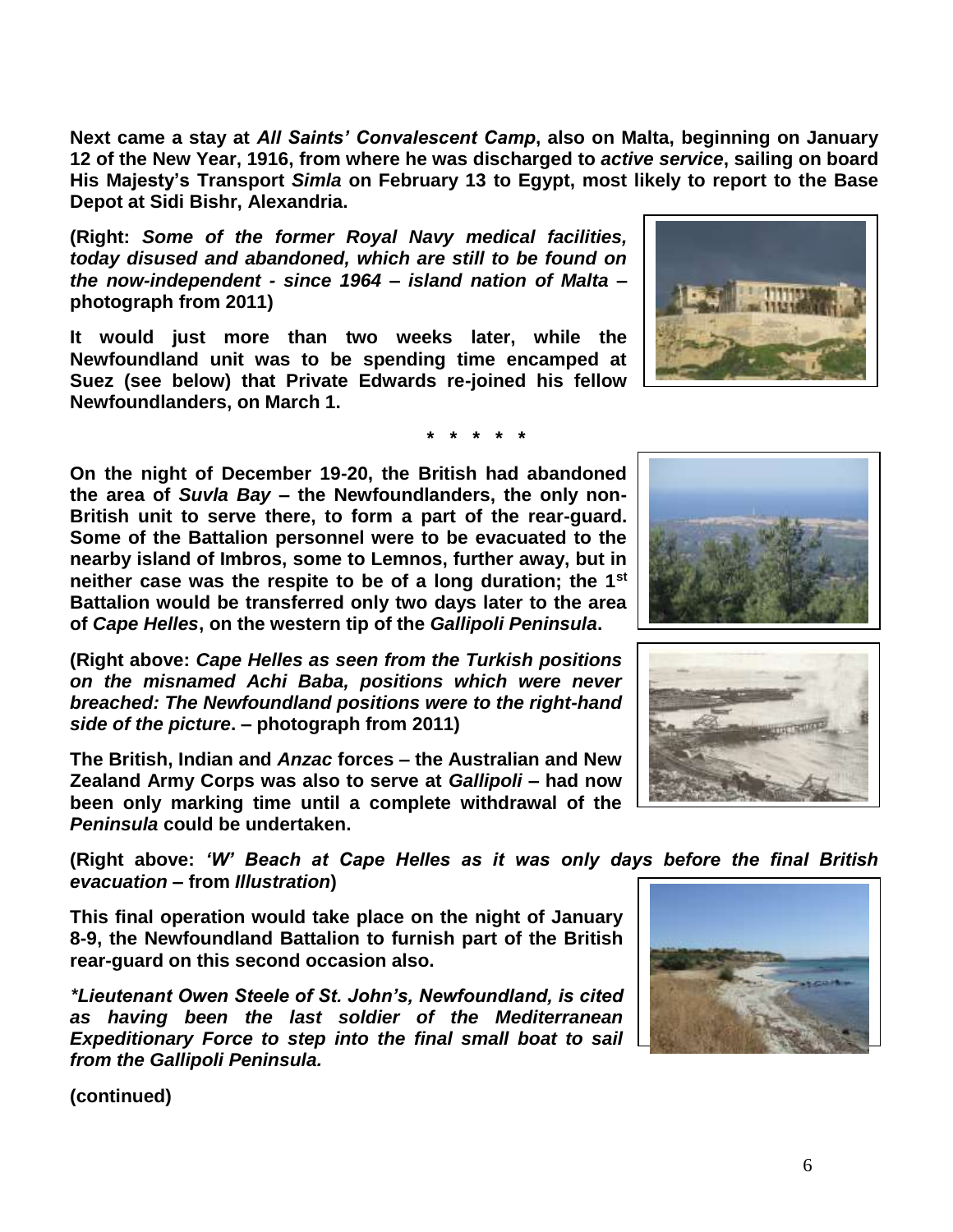**(Preceding page:** *'W' Beach almost a century after its abandonment by British forces in that January of 1916 and by the Newfoundlanders who were to be the last soldiers off the beach***:** *Vestiges of the wharves in the black-and-white picture are still to be seen.* **– photograph from 2011)**

**Immediately after the British had evacuated the entire** *Gallipoli Peninsula* **in January of 1916, the Newfoundland Battalion was to be ordered to the Egyptian port-city of Alexandria, to arrive there on the 15th of that month. The Newfoundlanders had then been immediately transferred southward to the vicinity of Suez, a port at the southern end of the Canal which bears the same name, there to await further orders since, at the time, the subsequent destination of the British 29th Division had yet to be decided\*.**



*\*Bulgaria had entered the conflict on the side of the Central Powers, and Salonika was soon to become a theatre of war.*

**(Right above:** *The British destroy their supplies during the final evacuation of the Gallipoli Peninsula. The men of the 1st Battalion of the Newfoundland Regiment were among the last to leave on two occasions, at both Suvla Bay and Cape Helles***. – photograph taken from the battleship** *Cornwallis* **from** *Illustration***)**

**When Private Edwards reported back** *to duty* **on March 1, 1916, the Newfoundland Battalion had already spent close to seven weeks at Suez – and it was now to prepare for its departure.**

**\* \* \* \* \***

**After that two-month interim spent in the vicinity of Port Suez, the almost six-hundred officers and** *other ranks* **of the 1st Battalion – with Private Edwards once again one of that number - were to board His Majesty's Transport** *Alaunia* **at Port Tewfiq, on March 14 to begin the voyage through the**  *Suez Canal* **en route to France. The Newfoundlanders would disembark eight days afterwards in the Mediterranean portcity of Marseilles, on March 22.**

**(Right above:** *Port Tewfiq at the south end of the Suez Canal as it was just prior to the Great War* **– from a vintage postcard)**

**(Right:** *British troops march through the port area of the French city of Marseilles***. – from a vintage post-card)**





**Some three days after the unit's disembarkation on March 22, the Newfoundland Battalion's train was to find its way to the small provincial town of Pont-Rémy, a thousand kilometres to the north of Marseilles. It had been a cold, miserable journey, the blankets provided for the troops having inexcusably travelled unused in a separate wagon.**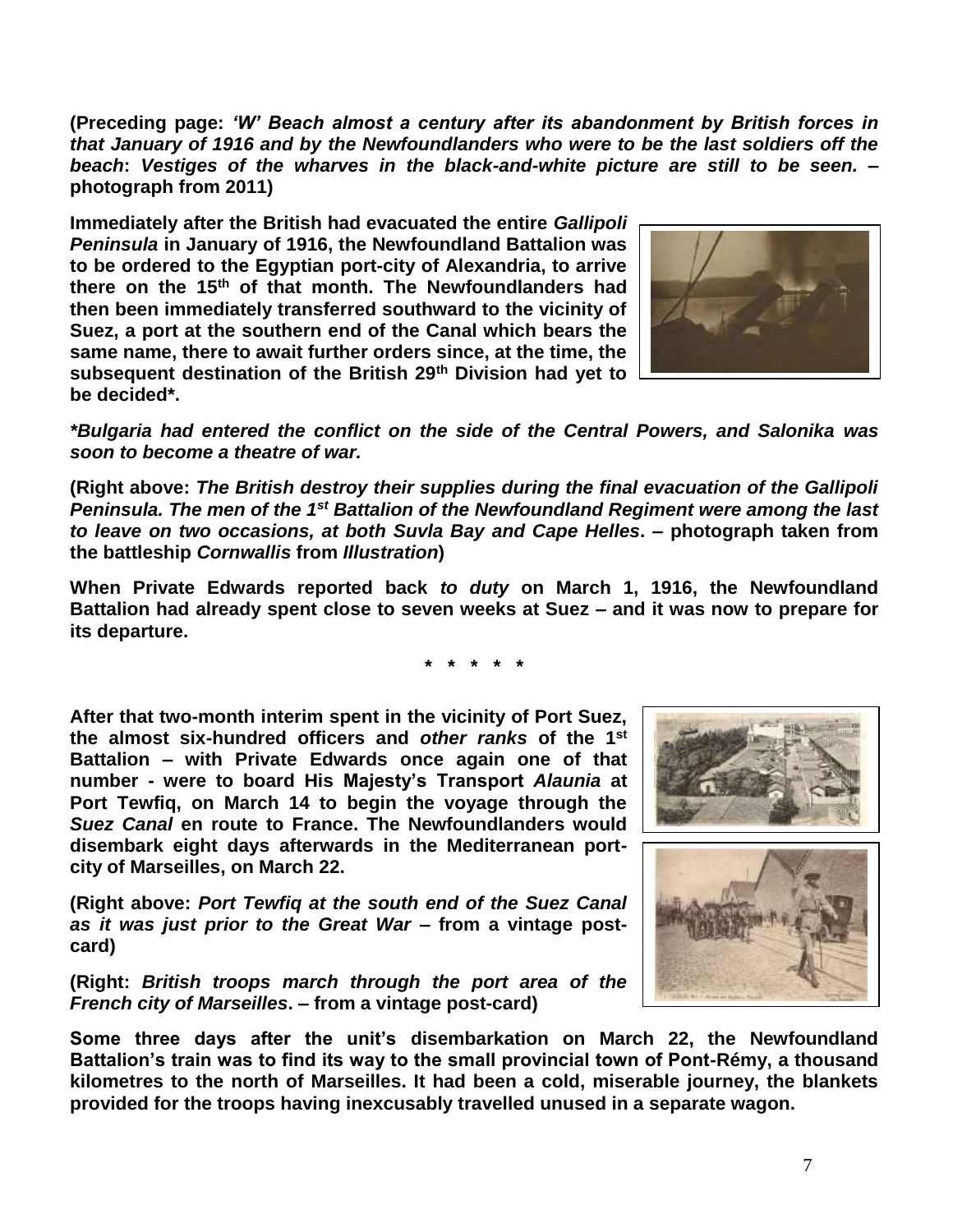**Having de-trained at the local station at two o'clock in the morning, the Newfoundlanders were now still to endure the long, dark march ahead of them before they would reach their billets at Buigny l'Abbé.**

**It is doubtful if many of those tired soldiers were to pay much attention to the slow-moving stream flowing under the bridge over which they then marched on their way from the station. But some three months later** *the Somme* **was to become a part of their history.**

**(Right:** *A languid River Somme as seen from the bridge at Pont-Rémy* **– photograph from 2010)**

**On April 13, the 1st Battalion subsequently marched into the village of Englebelmer – perhaps some fifty kilometres in all from Pont-Rémy - where it would be billeted, would receive re-enforcements from Scotland via Rouen and, in two days' time, would be introduced into the communication trenches of the** *Western Front.*

**Just days following the Newfoundland Battalion's arrival on the** *Western Front***, two of the four Companies – 'A', and 'B' – were to take over several support positions from a British unit\* before the entire Newfoundland unit was then ordered to move further up for the first time into forward positions on April 22.**

*\*It should be said that the Newfoundland Battalion and twohundred men of the Bermuda Rifles who were serving at the time in the 2nd Lincolnshire Regiment Battalion, were then the only units at the Somme from outside the British Isles - true also on the day of the attack on July 1.*

**(Right:** *A part of the re-constructed trench system to be found in the Newfoundland Memorial Park at Beaumont-Hamel* **– photograph from 2009(?))**

**Having then been withdrawn at the end of that April to the areas of Mailly-Maillet and Louvencourt where they would be based for the next two months, the Newfoundlanders were soon to be preparing for the upcoming British campaign of that summer, to be fought on the ground named for the languid, meandering river,** *the Somme***, that flowed – and still does so today – through the region.** 

**If there is one name and date in Newfoundland history which is etched in the collective once-national memory, it is that of Beaumont-Hamel on July 1 of 1916; and if any numbers are remembered, they are those of the eight-hundred who went**  *over the top* **in the third wave of the attack on that morning, and of the sixty-eight unwounded present at muster some twenty-four hours later\*.**





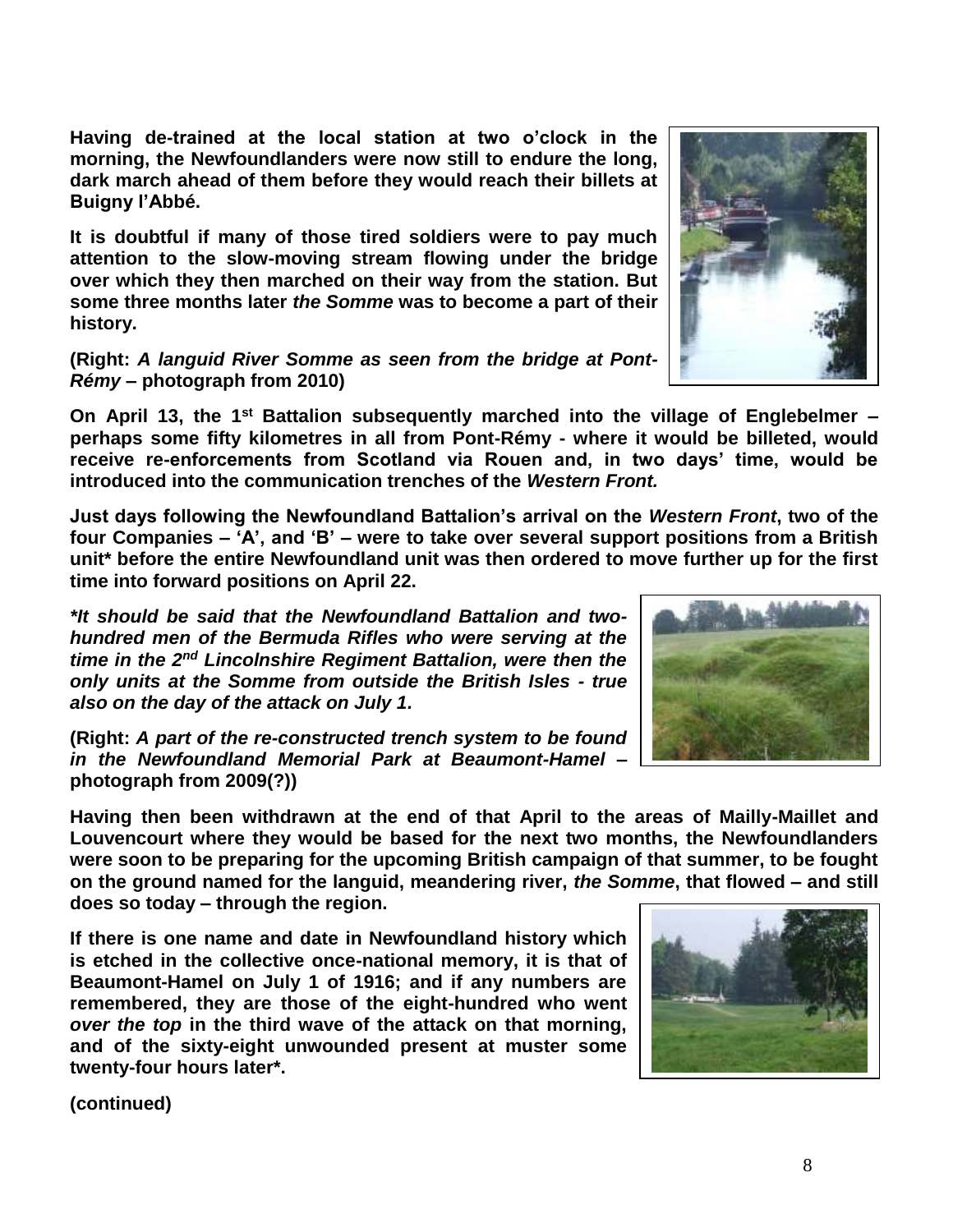**(Preceding page:** *Beaumont-Hamel: Looking from the British lines down the hill to Y Ravine Cemetery which today stands atop part of the German front-line defences: The Danger Tree is to the right in the photograph***. – photograph taken in 2009)**

**(Right:** *A further view of Hawthorn Ridge Cemetery Number 2 in the Newfoundland Memorial Park at Beaumont-Hamel* **– photograph from 2009(?))**

*\*Perhaps ironically, the majority of the Battalion's casualties was to be incurred during the advance from the third line of British trenches to the first line from where the attack proper was to be made, and while struggling through British wire laid to protect the British positions from any German attack.*



**There are other numbers of course: the fifty-seven thousand British casualties incurred in four hours on that same morning of which nineteen-thousand were recorded as having been** *killed in action* **or** *died of wounds***.** 

**It was to be the largest disaster** *ever* **in the annals of the British Army…and, just as depressing, the carnage of** *the Somme* **would continue for the next four and a half months.**

**(Right:** *Beaumont-Hamel is a commune, not a village***. – photographs from 2010 and 2015)**

*In fact, Beaumont-Hamel was a commune – it still exists today – at the time comprising two communities: Beaumont, a village on the German side of the lines, and Hamel which was behind those of the British. No-Man's-Land, on which the Newfoundland Memorial Park lies partially today, was on land that separated Beaumont from Hamel.* 



**(Right:** *A grim, grainy image purporting to be Newfoundland dead awaiting burial after Beaumont-Hamel –* **from…?)**

**On July 1, 1916, at Beaumont-Hamel, while serving with 'A' Company during the fighting of that first day of** *the Somme***, Private Edwards suffered a wound to the head.** 

**Three days later, on July 4, he was placed on board an unspecified hospital ship and transported to England where he was admitted on the morrow into the** *Royal Victorian Hospital* **at Netley, on the south coast of England.**

**(Right:** *Evacuating Canadian casualties to the rear in handcarts after an infantry operation – somewhere on the Somme* **– from** *Illustration* **or** *Le Miroir***)**



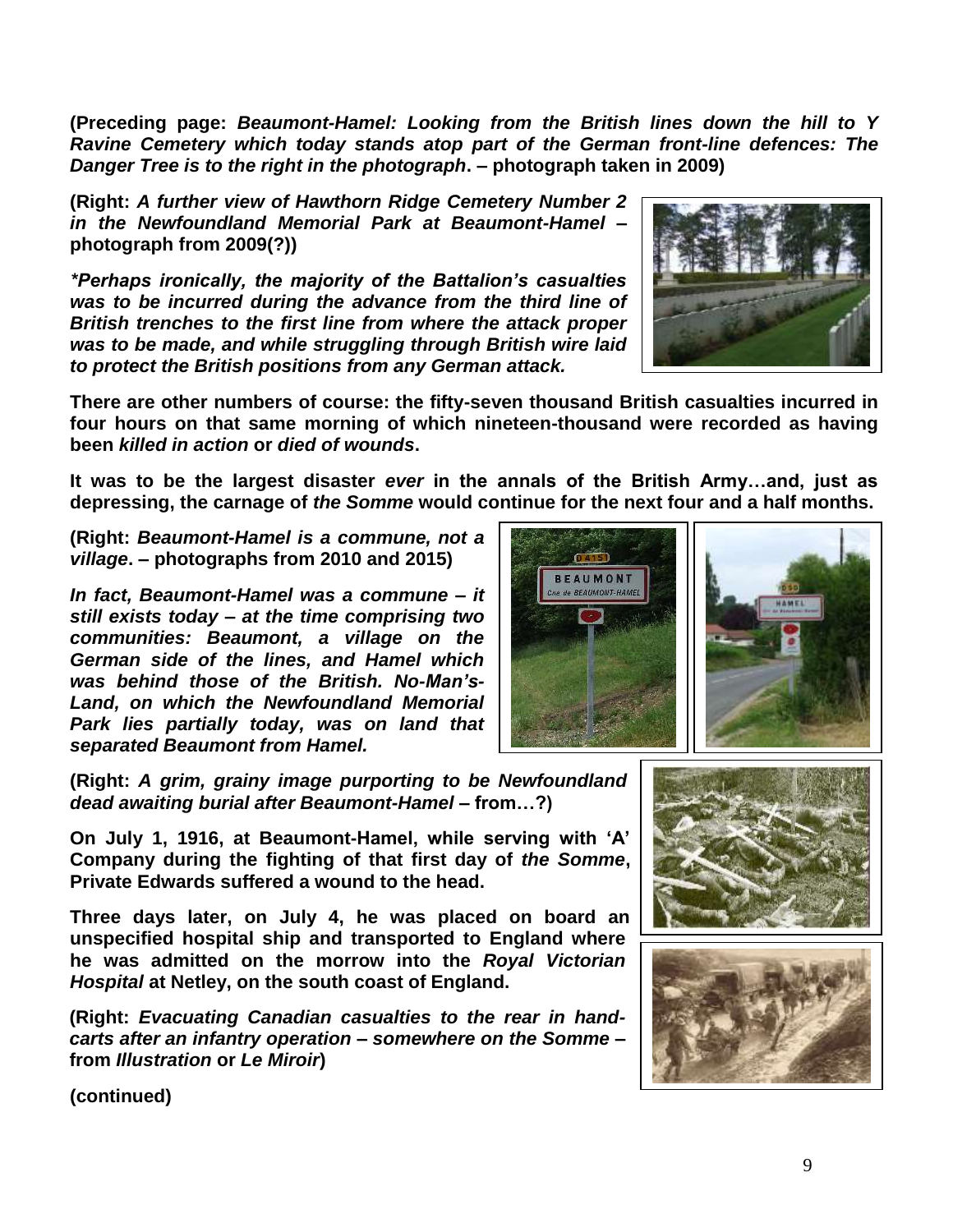**The son of Joseph Edwards, painter, and of Clara Edwards (née** *Chidley***)\* – to whom he had allocated a daily sixty cents from his pay - originally of Grand Falls before moving to St. John's but, by this time of his enlistment, living at 19 or 20, Pennywell Road, also in St. John's – later to Pleasant Street and later again to Number 1, King Street, in Grand Falls – he was also brother to Alphonsus-Joseph (see \*\* below), Catherine-Anne (***Kate***), Nellie, Leo, Gertrude and to Alice-Maud.**

*\*The couple had married in St. John's on November 22, 1893.*

**Private Edwards was reported as having…***died of wounds***…in the** *Royal Victorian Hospital***, Netley, on July 21, 1916. He had succumbed to those wounds - and to a septic blood clot suffered on July 1. Private Edwards was interred just one day later, on July 22.**

**(Right:** *the Royal Victorian Hospital, Netley* **– from a vintage post-card)**

**John Charles Edwards had enlisted at the** *declared age* **of twenty years: date of birth in St. John's, Newfoundland, June 24, 1895 (from a copy of Roman Catholic Parish Records).**

**\* \* \* \* \***

**\*\****His younger brother Alphonsus Joseph Edwards had enlisted in March of 1916 and had sailed on August 28 of that year on board 'Sicilian' directly to the United Kingdom. Having thereupon trained in Scotland, he was dispatched to join the 1st Battalion of the Newfoundland Regiment by that time serving on the Continent in the aftermath of the First Battle of the Somme.*

*Some two months later he was on his way to hospital in southern England, there to be treated for three months for a case of dysentery. Cured he was posted back to the Regimental Depot at Ayr before being dispatched back to France on August 5. Having re-joined the Newfoundland unit – by that time in Belgium – Private Edwards would then serve in the Newfoundland unit's last action of the horrendous Battle of Passchendaele.*

*The Newfoundlanders returned south to France in mid-October of that 1917, there to prepare for the Battalion's participation in the short – two weeks – Battle of Cambrai. A Christmas pause followed before the unit turned northward again to be stationed for three months in the area of the Franco-Belgian frontier.*

*The Germans struck on April 9 and the following ten days was a frantic struggle for survival, for the Allied forces in the area and for the individual soldier. It was a struggle which Private Alphonsus Joseph Edwards was not to win.*

*On April 19 he was struck in the head by flying shrapnel and evacuated from the field to eventually – four days later - be admitted into the 64th Casualty Clearing Station before*